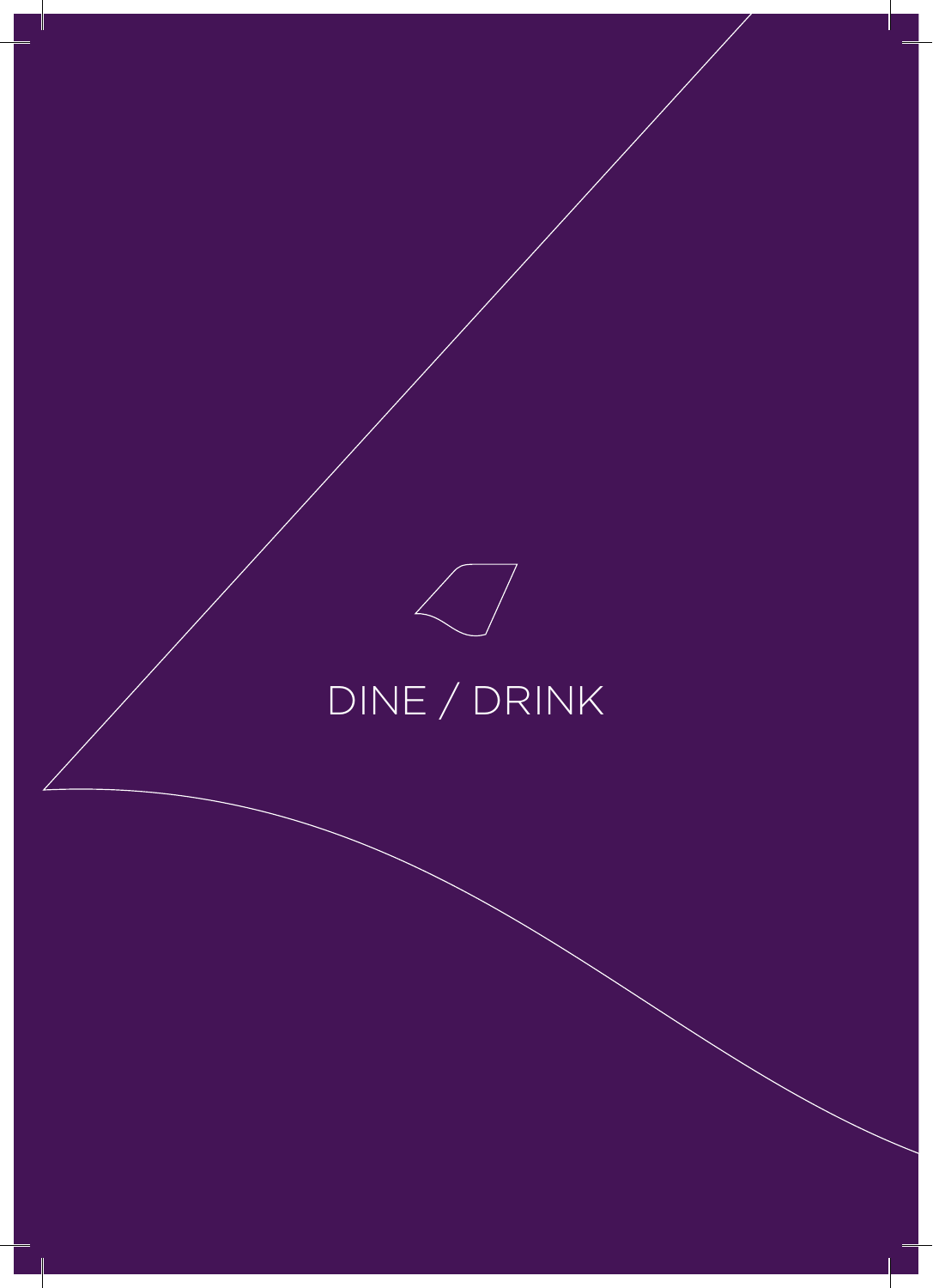# Welcome onboard

### It's lovely to have you back.

We have a great selection of dishes onboard today, and our crew will be with you soon after take off to take your order. Everything has been prepared with the highest standards of health and safety in mind, and is just as delicious as ever. And of course we have a wonderful choice of champagne, wine, beer, spirits, hot drinks and soft drinks for you to enjoy.

In between, feel free to wander to the exclusive Upper Class social space for a drink, some tasty snacks, or just a change of scene.

If there's anything we can do to make your time with us even better, just let us know.

### Have a wonderful flight.

*Thoughtful Food is our food sustainability programme. We set high standards for our caterers, including cage-free meat and eggs, fairly-traded tea and coffee and responsibly sourced palm oil and soy. More information is available on the sustainability section of our website.*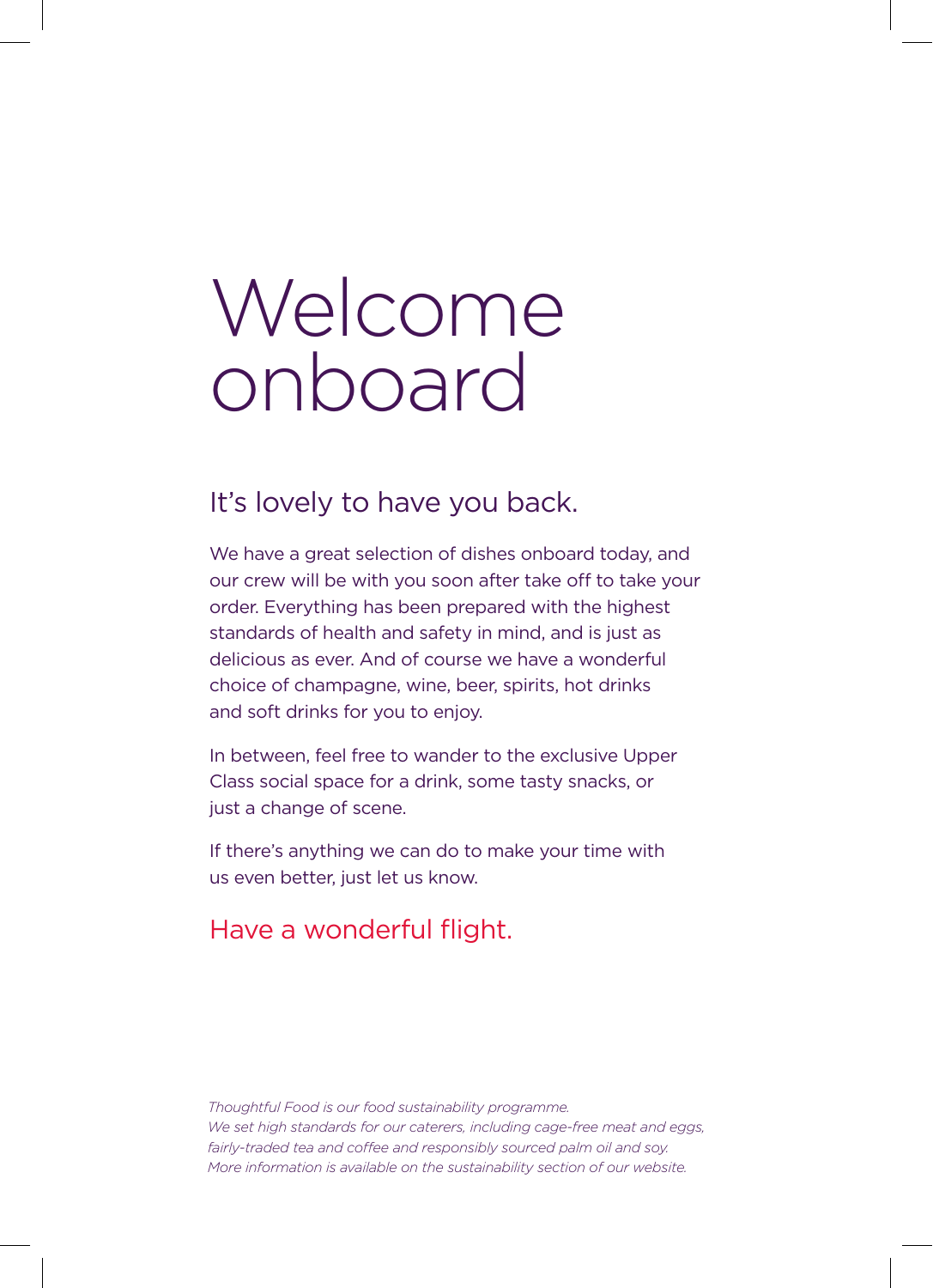## DINE

SERVED SHORTLY AFTER TAKE OFF

### Starters (choice of)

Pear waldorf salad, baby pear, toasted sunflower seeds and loverage leaves (v)

Smoked duck breast, fennel and dill salad, Seville orange marmalade and crostini

### Mains (choice of)

Braised pork cheek, cauliflower purée, potato fondant, kale and red wine jus

Roasted fillet of trout, chickpea masala, Gujarati green beans, red pepper pakoras and creamy curry sauce

Vegan spiced cauliflower, spinach and lentil pastry pie, sautéed Lyonnaise potatoes, garden vegetables and herb gravy (ve)

### Desserts (choice of)

Lemon and coconut dome, coconut cream and freeze dried raspberries

Cheese plate Wensleydale with cranberry, cheddar, chutney, grapes and crostini

For allergen information please refer to your crew. (v) Lacto-ovo vegetarian. (ve) Vegan vegetarian.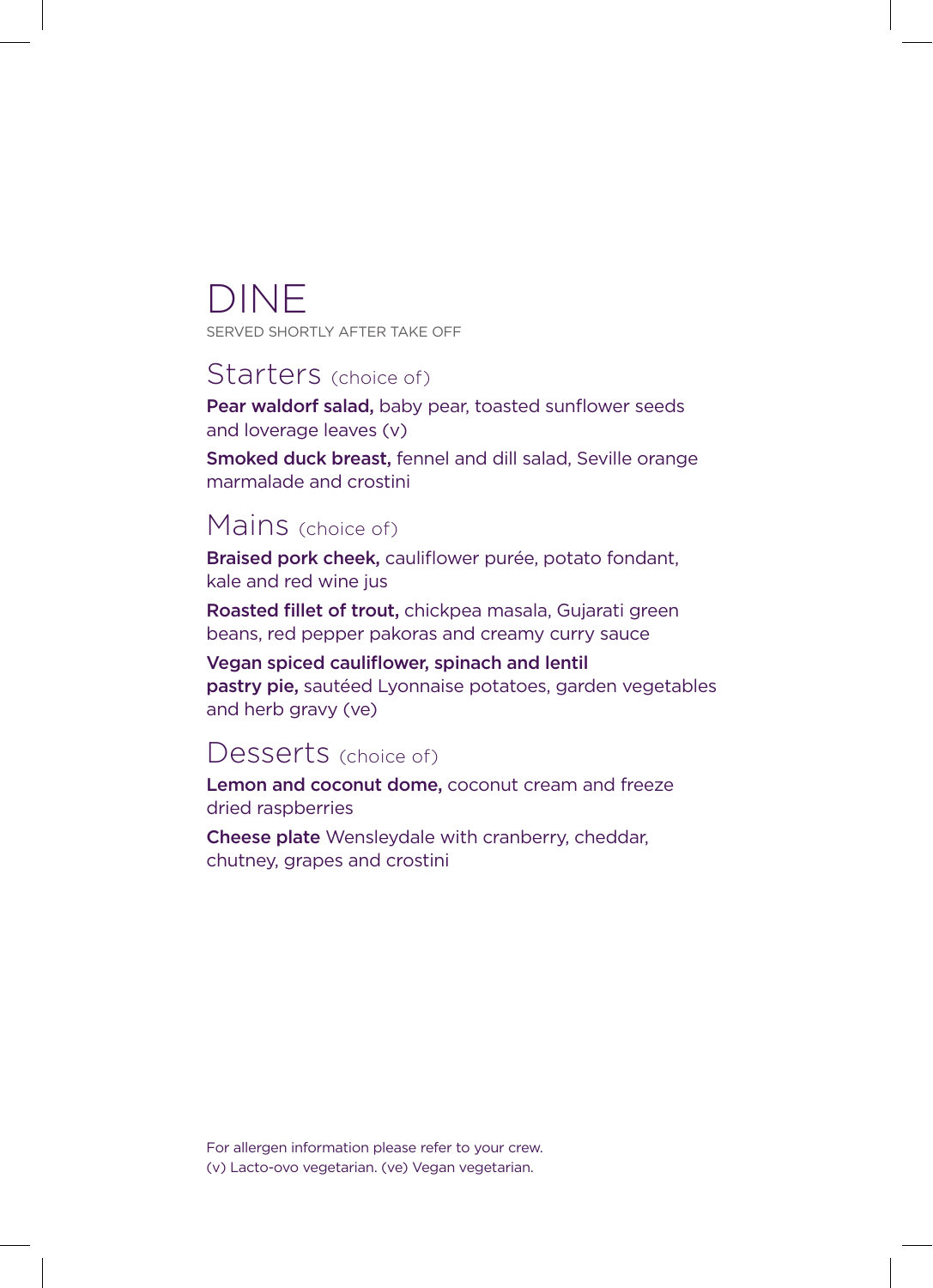## EXTRA BITES (choice of)

SERVED 90 MINUTES BEFORE LANDING

### Mile High Tea (v) by Cric Lanlard

Mozzarella, artichoke and lemon basil mayonnaise in a mini malted roll and harissa chickpea and red pepper wrap Scone, clotted cream and strawberry jam Patisserie Lemon posset éclair, passionfruit tart and blackberry and bay macaron

Buttermilk chicken burger, red cabbage slaw and crisps Chocolate gateau

Mediterranean mezze Kuku sabzi, baby artichoke, sundried tomato, lemon zest marinated olives, with a tabbouleh & pomegranate salad (v) Rose financier

For allergen information please refer to your crew. (v) Lacto-ovo vegetarian. (ve) Vegan vegetarian.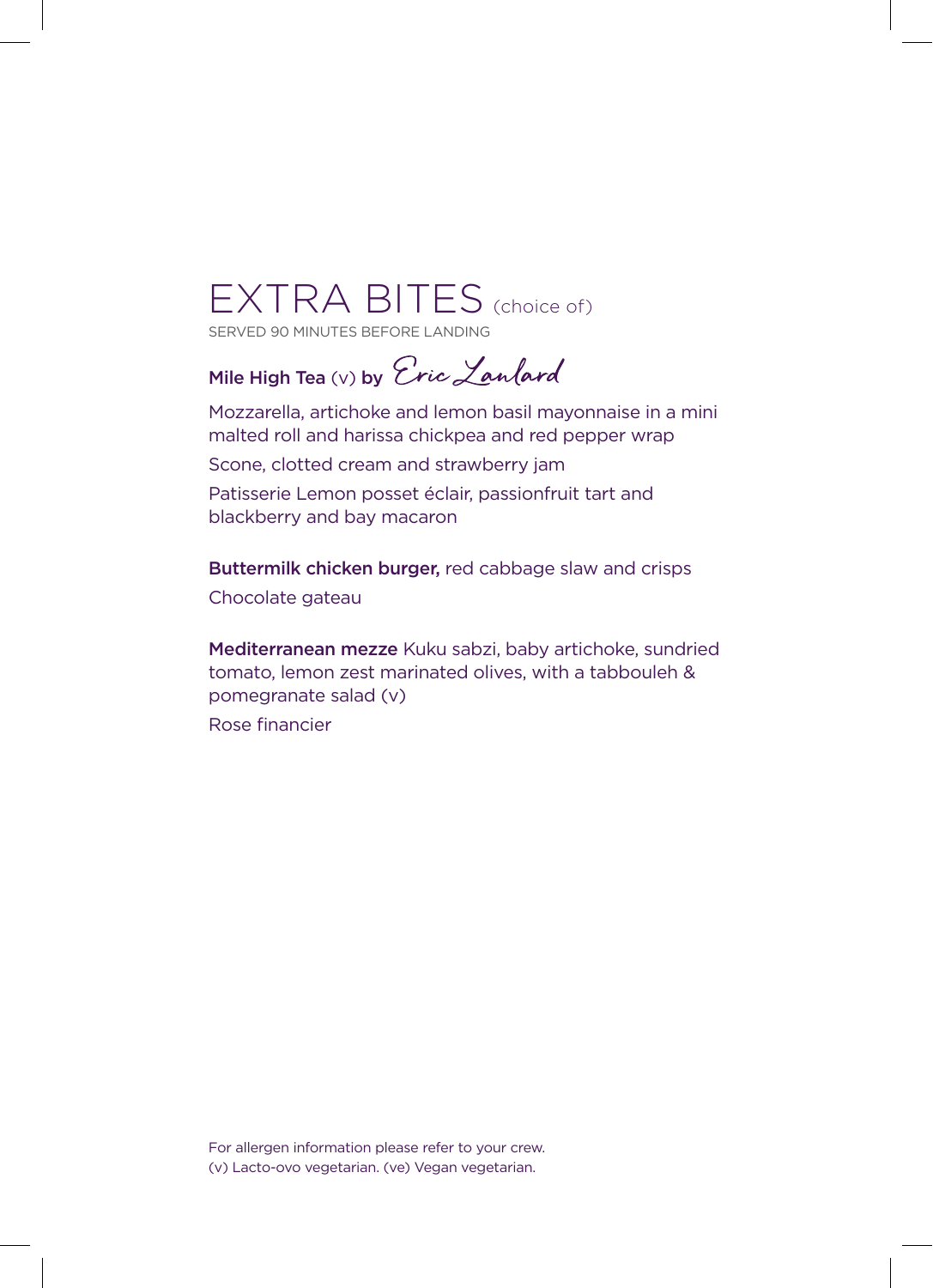## WINES & BEERS

#### Champagne & sparkling wine

#### Champagne Ayala, Brut Majeur Champagne, France

*Made from a blend of the finest Chardonnay, Pinot Noir and Pinot Meunier grapes, Brut Majeur is the epitome of a non-vintage brut from a great, historic House. An ethereal light gold colour and fine bubbles hint at the elegance to come from the aromas and palate: precise, fruity and generally delicious. Tasting notes - Floral, expressive and delicate*

#### Hambledon, Classic Cuvée, English Sparkling, Hampshire, England

*Hambledon vineyard is England's first commercial vineyard and the village has the reputation of being the "cradle of cricket", long before Lord's it seems. This is a blend of Chardonnay, Pinot Noir and Pinot Meunier & is now a leading star of English sparkling wines. With fresh sourdough and dessert*  apples on the nose with a vibrant, crunchy stone fruit flavour on the palate. *Suitable for Vegans* 

#### White wine

#### Journey's End Weather Station, Sauvignon Blanc, South Africa

*Tasting notes - Lime, kiwifruit, gooseberries and hints of herbaceous and mineral characteristics. Balanced acidity bringing freshness and length to the finish.*

#### Cellar selection of the day

Please speak to a member of cabin crew for details

#### Red wine

#### Villa dei Fiori, Primitivo, Italy

*Tasting notes - Well-balanced with notes of ripe red berries and warm spices*

#### Esquinas, Malbec, Argentina

*Tasting notes - Juicy flavours of plum jam, sweet cherry, a touch of chocolate and cinnamon from the oak ageing, leading to a long lingering finish with velvety tannins*

#### Beer

Stella Artois | Budweiser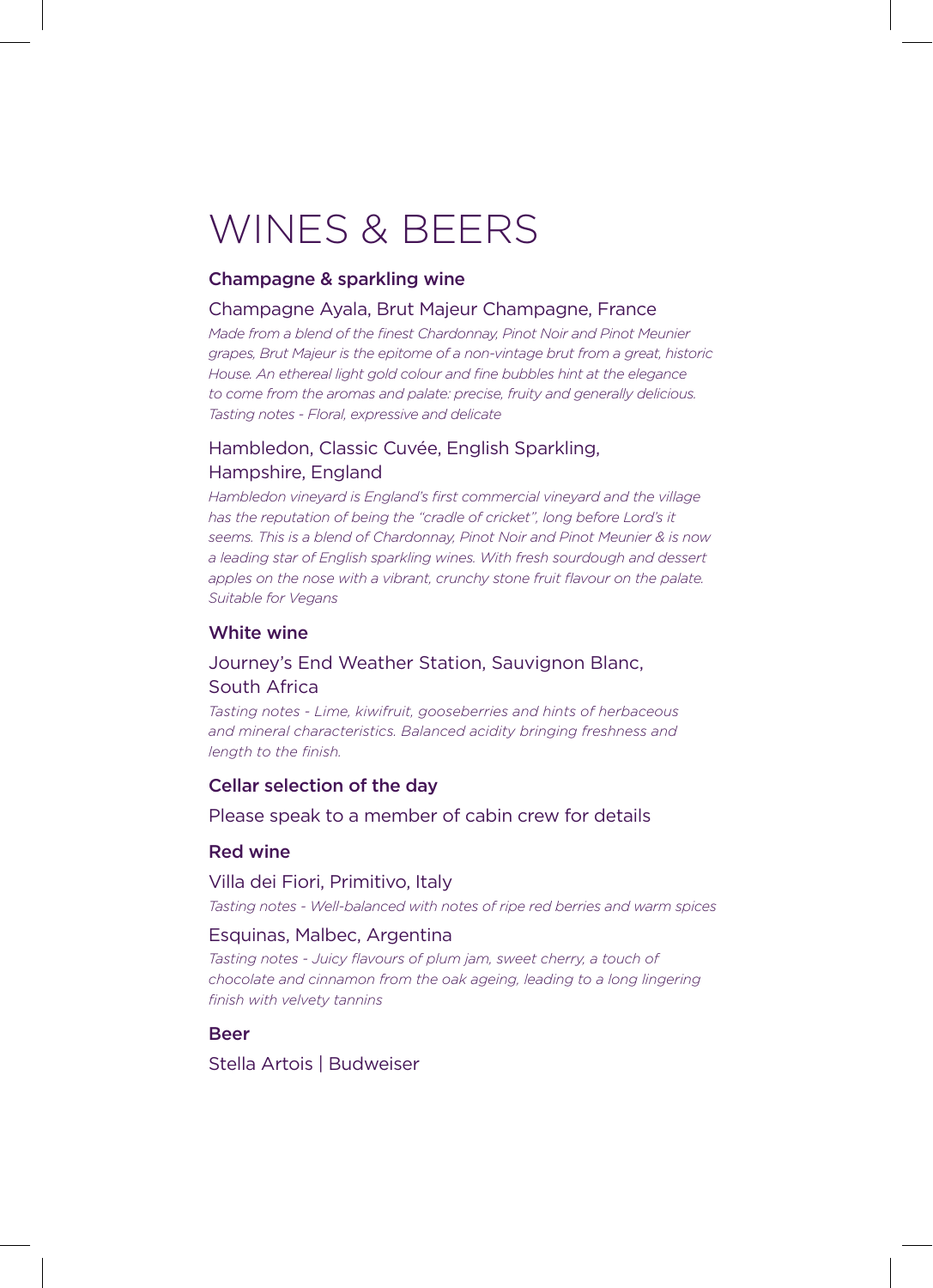## BAR SERVICE

#### Spirits & Liqueurs

Grey Goose Vodka | Bombay Sapphire Gin Bacardi Carta Blanca Rum | Bacardi Cuatro Rum Amarula Cream Liqueur | Otard VSOP Cognac Gentleman Jack Whiskey 'bourbon style' Aberfeldy 12 Year Old Whisky Seedlip Grove 42 (non-alcoholic spirit)

#### Soft Drinks

Coke | Diet Coke | Fever Tree Lemonade | Ginger Ale Fever Tree Tonic Water | Fever Tree Naturally Light Tonic Water Orange Juice | Apple Juice | Cranberry Juice | Tomato Juice Still and Sparkling Mineral Water

### COCKTAILS

#### Dark and Thunderstormy *Bacardi Cuatro Rum, ginger ale, lime*

Orchard Goose *Grey Goose Vodka, apple juice, lemonade* 

Red Tail *Bombay Sapphire Gin, cranberry juice, ginger ale* 

#### Pineapple and Ginger Punch (No alcohol) *Pineapple Juice, ginger ale, lime, mint*